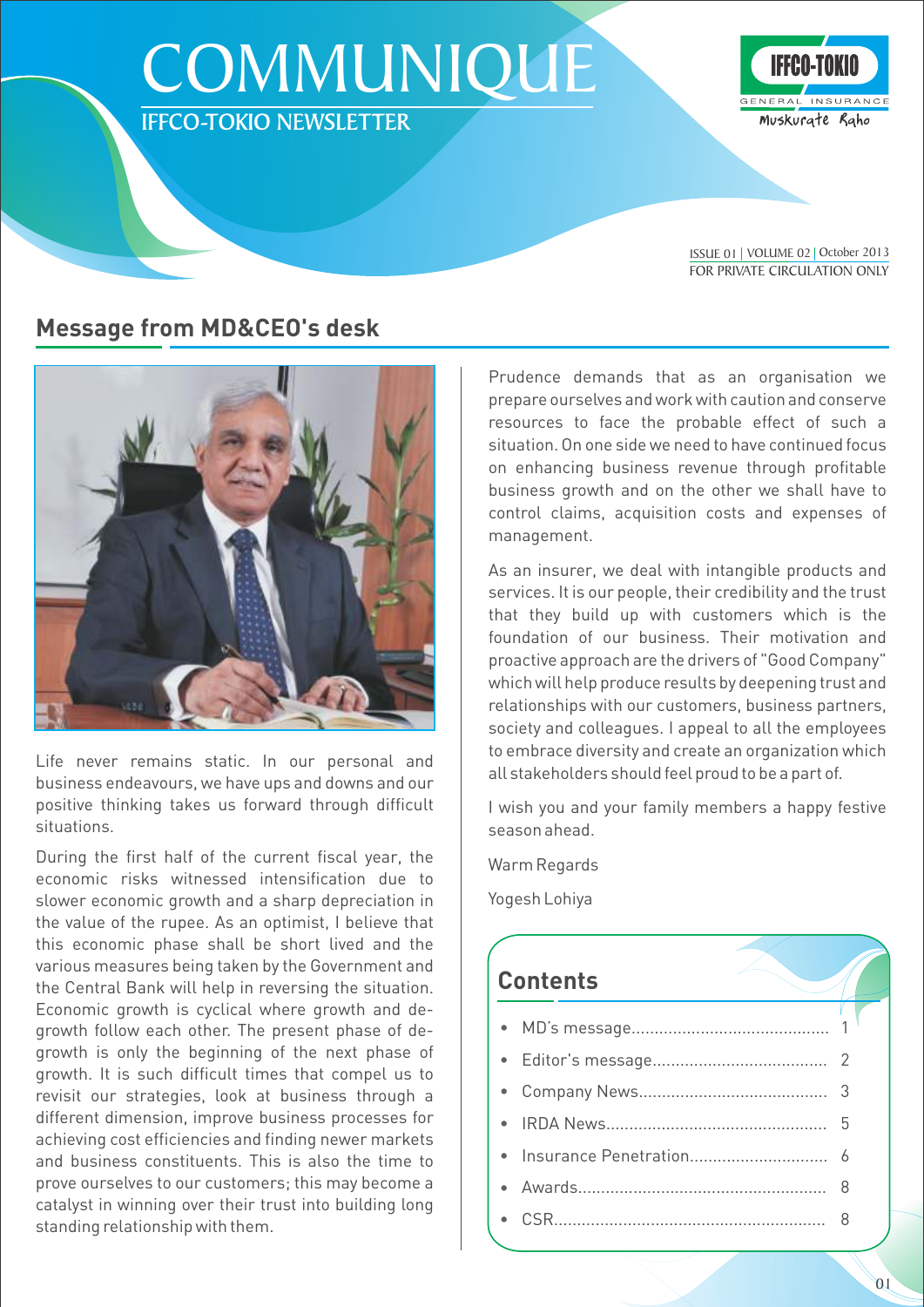**COMMUNIQUE** ISSUE 01 VOLUME 02 October 2013

### **Editor's Thought**



Good monsoon this year brings with it a ray of hope in the grim economic environment in the country. It is expected that we would have a bountiful crop output this Rabi season. This will not only help in containing food inflation but shall also bring in a sense of well being among the masses. At a time when

purchasing power of urban masses is shrinking, more money flow in rural areas would be a target opportunity for economic activities. Most of the businesses have already started focusing on this segment for revenue and growth.

General Insurance industry may also take this as an opportunity to expand its rural base. Developing simple, un-complicated, low cost and mass selling products will be the key to success in penetrating this market segment. On the other hand, the key challenge shall be creating the necessary infrastructure for sales and service. This would require insurers to understand insurance needs of rural masses, spreading general insurance awareness, building up effective distribution channels operating with technology and innovative processes. Recent guidelines of IRDA on utilisation of Common Service Centres (CSC) to reach out to rural India by life and non-life insurers shall be a big enabler in this direction.

I take this opportunity to welcome the newly recruited officers in the IFFCO-TOKIO family. I expect that these young people, while pursuing their personal and professional goals, shall also become sources of new ideas and innovations, and this would go a long way in further strengthening the organization.

Our maiden issue of the newsletter has been well received. In our endeavour to make it more informative and meaningful we continue to look forward to our employees and business partners to send their contributions for inclusion in future issues.

With Best wishes for the festive season ahead.

K.K.Aggarwal



 *Shri Yogesh Lohiya, presenting his views during Conference on "Role of NGOs' in Distribution of Micro Insurance & Social Insurance with CSR Linkage" at PHD House, New Delhi* 



*New premises of Hyderabad SBU inaugurated by Mr. Yogesh Lohiya*



*New premises of Raipur SBU inaugurated by Director Marketing- Mr. H.O.Suri* 



 *Mr. Yogesh Lohiya as "Guest of Honor" at the Inaugural function, of Indian National Suggestion Schemes Association (Northern India Chapter) also called INSSAN- NIC at Scope Convention Centre in New Delhi on 26th and 27th July 2013.*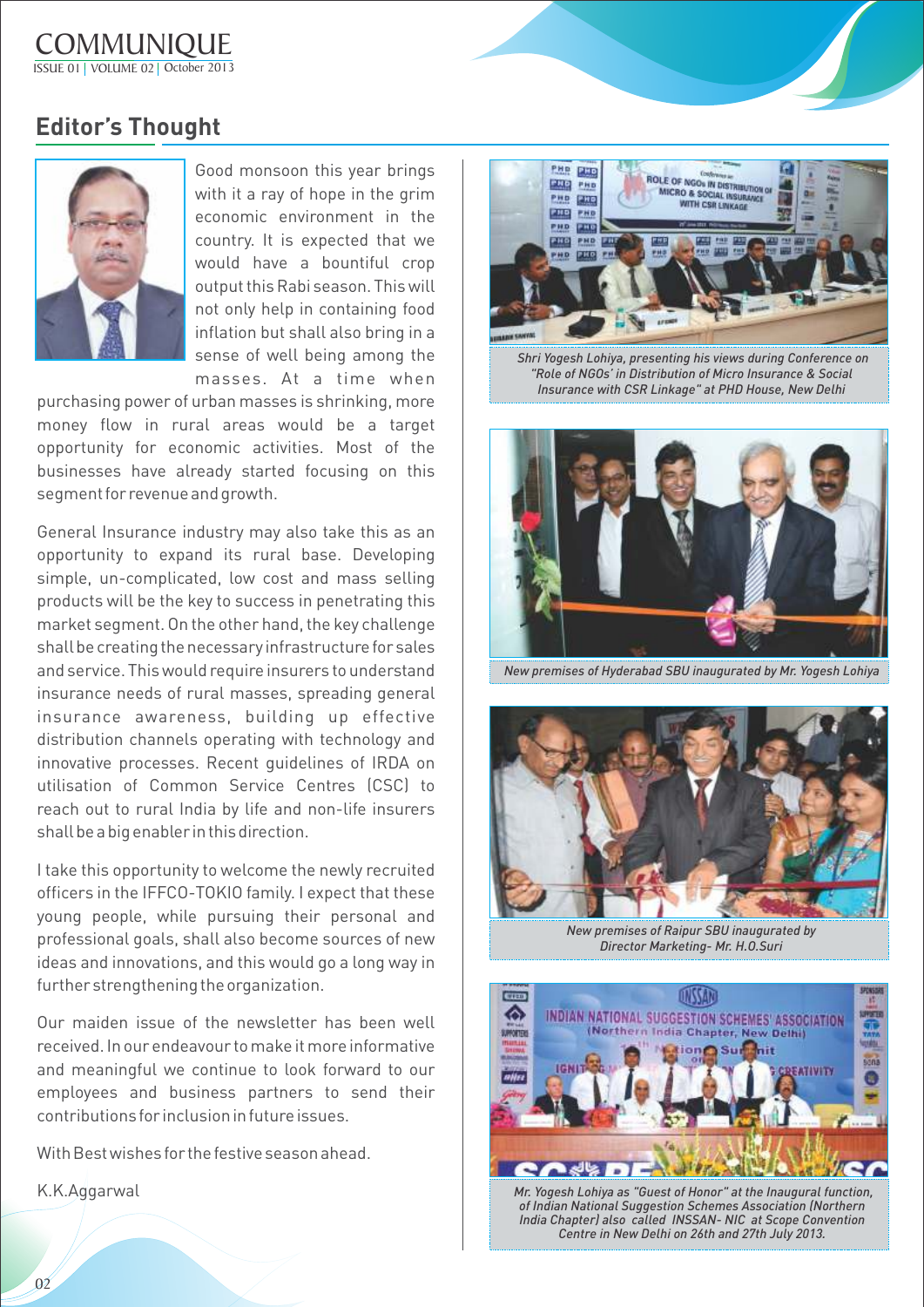### **Company News**



Chairman EC and MD IFFCO - Dr. U S Awasthi, along with JMD IFFCO Mr. Rakesh Kapur, visited IFFCO Tokio on 21<sup>st</sup> June 2013. His visit has always been a source of inspiration for all employees across the organization. After a brief interaction with Senior Management, Dr. Awasthi addressed all employees across the country through web conferencing. He talked of challenging economic situations and the fact that today's generation has seen lot of volatility and is mentally very strong. He also spoke of the fast pace of technology change and the unknown ripples that it would create.

His visit brings a lot of cheer among employees and this visit too was a source of joy - pay revision was announced for all Employees/trainees and outsourced persons including support staff. MD IFFCO inaugurated the crèche facility at the 2nd floor of Corporate Office to support young mothers in pursuing professional aspirations while keeping a work-life balance. Dr Awasthi stressed the importance of gender equality and sensitivity and cited examples of strength of women from Indian History.

Dr. Awasthi also launched the inaugural issue of "Communique" - the print media magazine of IFFCO Tokio.

MD and CEO Mr Lohiya in his note welcoming our beloved Chairman EC and JMD IFFCO, also lauded the efforts and support of employees for the profitable Balance Sheet last year. In his address, Mr Lohiya said, "Let us strive for long term achievements and meet aspirations of stakeholders". Sharing Company path for the future, he said, "Let us strive for a balanced quality portfolio, spread of risk and a strong Balance Sheet". He shared his thought of involving grass-root people in strategic decision making and ensuring that all employees undergo at least one training this year.

#### **Dr U.S Awasthi, Chairman EC visited IFFCO-TOKIO Mr Tad Uehara, Managing Executive Offficer, TOKIO Marine Holdings visited IFFCO-TOKIO**



*Mr. Yogesh Lohiya, welcoming Mr. Tad Uehara, Managing Executive Officer, Tokio Marine Holdings*

Mr. Tad Uehara, Tokio Marine Holdings, in charge of overseas operations visited IFFCO Tokio on 3rd July 2013. In his meeting with Senior Management, Mr. Uehara presented the TM vision on overseas operations especially for Asian countries. He also briefed on 'Good Company' concept envisaged and being introduced by TMH. MD IFFCO Tokio, Mr. Lohiya also made a presentation on journey of ITGI and touched upon our future plans.

#### **Mr A.K. Roy, CMD GIC Re visited IFFCO-TOKIO**



*Mr. A.K. Roy, CMD GIC Re addressing Senior Managment IFFCO-TOKIO*

Mr. Ashok Kumar Roy, Chairman-cum-Managing Director, GIC Re was extended a warm welcome at IFFCO Tokio Corporate Office Gurgaon on 13<sup>th</sup> June 2013. GIC has been IFFCO Tokio's leading reinsurer in reinsurance programs. The MD & CEO and Senior Management participated in discussions and Mr Parag Gupta EVP - Commercial Underwriting and Claims shared a presentation on Company's Underwriting philosophy. In his address, Mr. Roy stressed upon the need of Underwriting at Lat(itude) Long(itude) basis to have a better accumulation control.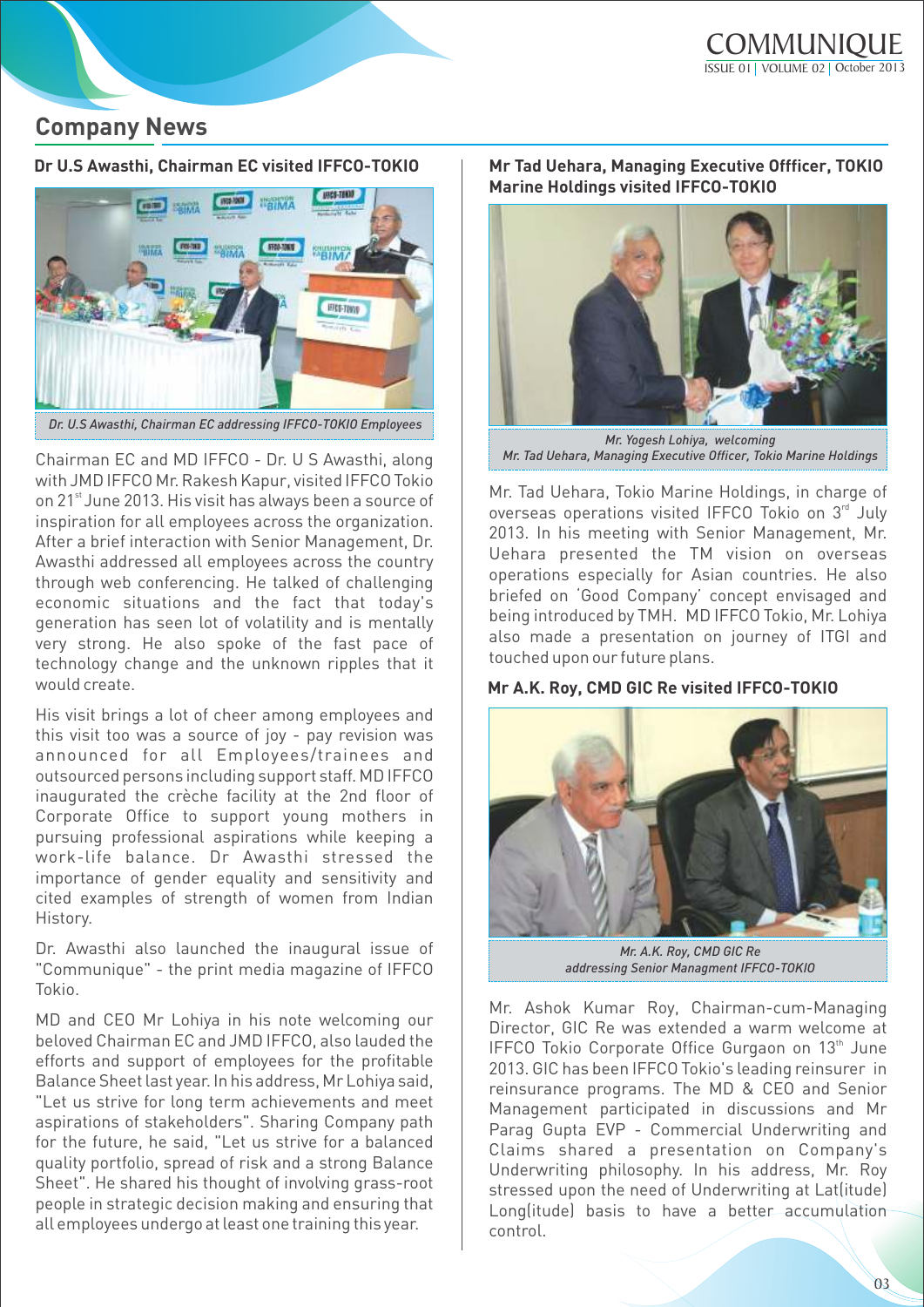#### **IT Enhancements**

#### **Claim Tracker Service**

The IT-Web Technologies team has launched "Claim Tracker" service on the Company Website www.iffcotokio.co.in. This will enable customers to track settlement status of their Motor claims online through website. Similar claims tracking service is proposed to be introduced for other retail claims in future.

#### **Mobility Application**

IT team has developed a mobile application for issuance of retail policies and issuing premium collection acknowledgements to customer through smart phones. The application, aimed to support direct selling teams and business partners, will enable them to connect to the policy issuance system of the Company on real-time basis and help in increasing Company penetration in "B" & "C" class cities and rural areas.

Our Chairman, Shri K.Srinivasa Gowda along with Shri Yogesh Lohiya, MD and CEO launched this application on 1<sup>st</sup> August, 2013 at Corporate Office.



*Mr. K. Srinivasa Gowda, Chairman & Mr. Yogesh Lohiya with "Mobility Application" Team*



I IFFCO Tokio achieved<br>I of ₹1496 Crores in H1. IFFCO Tokio achieved Gross Written Premium

**2** ₹123 Crores, within an impressive Company settled a single fire claim for short time span.

Company launched mobile application for the agents to sell General Insurance.

#### **ISO/IEC 27001 Certification**

Information is critical to the operations and perhaps even to the survival of an organization. In order to manage and protect valuable information assets, the Company engaged BSI Group to carry out ISO/IEC 27001 audit and has bagged the ISO/IEC 27001 certificate which was presented to MD & CEO on  $5<sup>th</sup>$ June 2013 by Mr Venkataram Arabolu, Managing Director, BSI Group India Pvt. Ltd.

ISO/IEC 27001 is the only auditable international standard which defines the requirements for an Information Security Management System (ISMS). The standard is designed to ensure the selection of adequate and proportionate security controls.



*MD, BSI Group Presents ISO/IEC 27001 Certificate to MD & CEO* 

#### **A new batch of Management Trainees Joins IFFCO-TOKIO**

A group of 35 young and enthusiastic Management Trainees joined the Company in July, 2013. The group has undergone a 3 week Induction program at Corporate Office. We welcome them in IFFCO Tokio family.

In addition to the various training activities, a workshop/training on Trade Credit, Liability and Speciality lines  $(18<sup>th</sup>$  and  $19<sup>th</sup>$  July 2013) was inaugurated by our MD & CEO.



*MD with Management Trainees - 2013*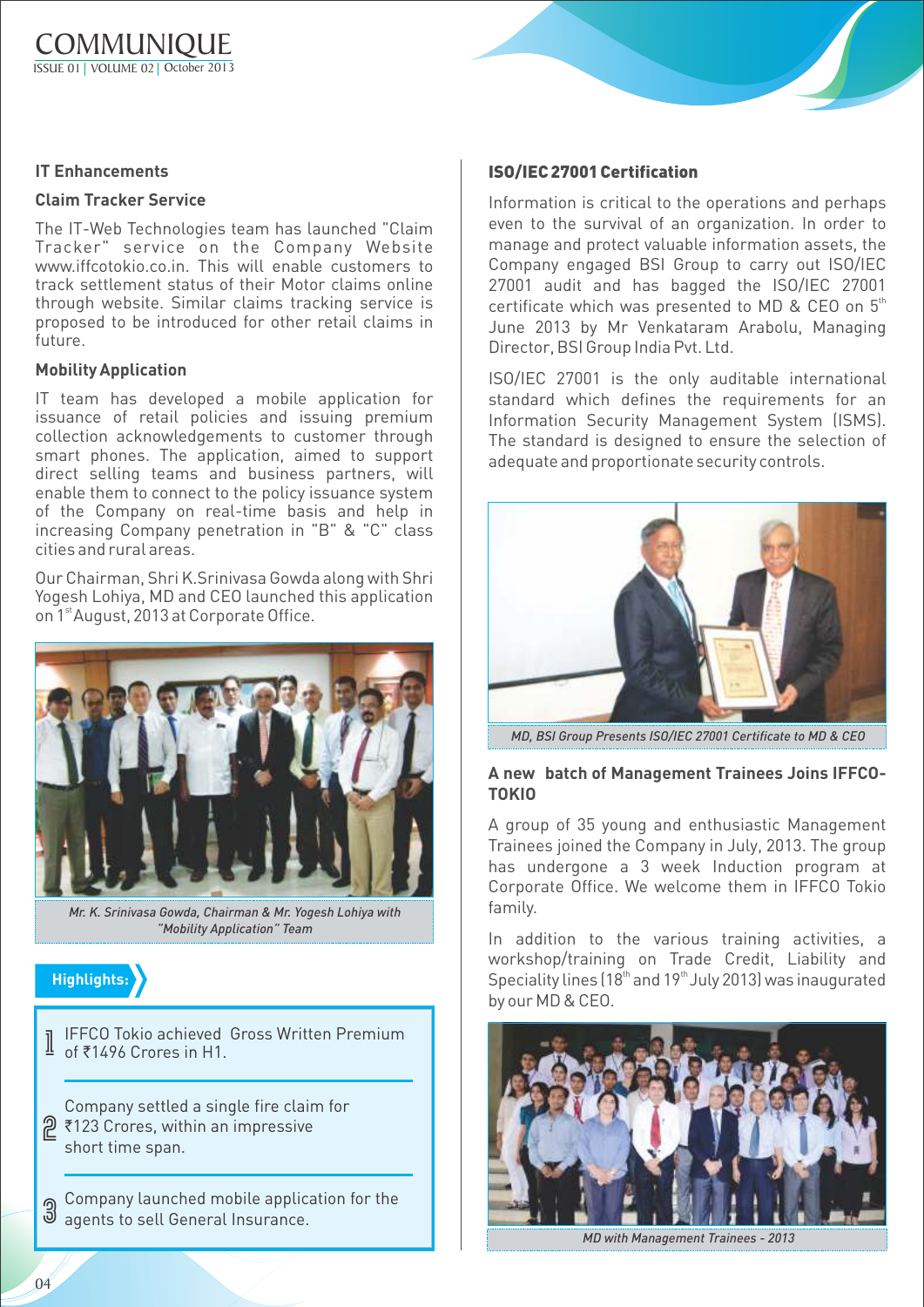## **IRDA News**

#### **IRDA has allowed Banks to become Insurance Brokers**

In a move to allow banks to sell insurance products of more than one Company, IRDA has allowed banks to become insurance brokers. However for this bank would require to seek prior approval of Reserve Bank of India. So far banks are allowed to operate as corporate agents and sell insurance products of one insurance company.

#### **Common Service Centres enrolled as agent to sell Insurance**

One of the key challenges in increasing insurance penetration into rural market has been creating access and infrastructure for sales and service. With the objective to facilitate insurers to reach out to rural masses, IRDA vide order No IRDA/D/Dist/GDL/ MISC/ 178/09/2013 dated 3<sup>rd</sup> September, 2013 issued guidelines to permit both Life and Non Life Insurers in India to market retail insurance policies and services through M/S CSC e-Governance Services India Ltd (CSC-SPV) and its common Service Centres network.

At present CSC-SPV has a network of more than 1.20 lakh common service centres and is rendering e-Governance Services to the masses. These centres may become catalyst in spreading insurance awareness as well as making insurance services available at the door step of rural masses.

#### **Agriculture Insurance Company of India allowed to use agent network of other non-life insurers**

IRDA, in recognition of Agriculture Insurance as the necessity of Rural India and business of Agriculture Insurance Company (AIC) not being in conflict with the interest of other non life companies, has vide order dated IRDA/DIST/GDL/MISC/183/09/2013 dated 11<sup>th</sup> September, 2013 permitted AIC to distribute its products by utilising the services of agents and corporate agents of other non life companies. Agents and Corporate Agents wanting to offer services to AIC would have to submit a 'No Objection Certificate' from their parent general insurer and enrol themselves with AIC.

#### **Insurance Repository Services launched by Hon'ble Union Finance Minister, Shri P. Chidambaram**

Hon'ble Union Finance Minister Shri P. Chidambaram launched the Insurance Repository System (IR) on 16th September, 2013 in a function held at Hyderabad.

IR system, aimed to improve the services to policy holders is a pioneer initiative taken by IRDA and first of its kind in the world. This initiative will eliminate the need of paper policy and associated risks of storage and loss and provide convenience and safety to the customer.

IRDA has licensed five entities to act as insurance repositories. Under the scheme, opening of a repository account will be free of cost to the account holder and IRs will be paid directly by the insurers for the services rendered. As a part of the initiative, IRDA has set up iTrex, an Insurance Transaction Exchange to facilitate data interchange between the repositories and insurance companies.

Miss Sreeja Akula daughter of Mr. Praveen Kumar Akula who is presently employed at Secunderabad office of IFFCO TOKIO GIC has made her parents and the country proud. Miss Sreeja won Gold Medal in her maiden international tournament, "South Asian Junior Table Tennis Championship" held in July 2013 in Delhi. One Silver and one Bronze medal in the recently concluded ITTF International Table Tennis tournaments held in Guatamala, and El Selvador (Central America).



Ayush Gupta son of Mr. Parag Gupta posted in Corporate Office, has been lauded and recognized for discovery of an Asteroid alongwith a co-student Balachandra Routhu. The discovery has been confirmed by the International Scientific Community and the Asteroid has provisionally been named as 2013 PR. The Asteroid, which is located in main belt between Mars and Jupiter, is now waiting to be placed in the world's official minor body catalogue maintained by the International Astronomical Union (Paris). Ayush Gupta and Balachandra Routhu, both class 10 students of Ryan International School, Sohna Road, Gurgaon made the discovery in July as part of the All India Asteroids Search Campaign (AIASC) by SPACE Foundation held in collaboration with the International Astronomical Search Collaboration (IASC).



*Ayush Gupta and Balachandra Routhu, being felicitated by Ryan group CEO Ryan Pinto and school authorities*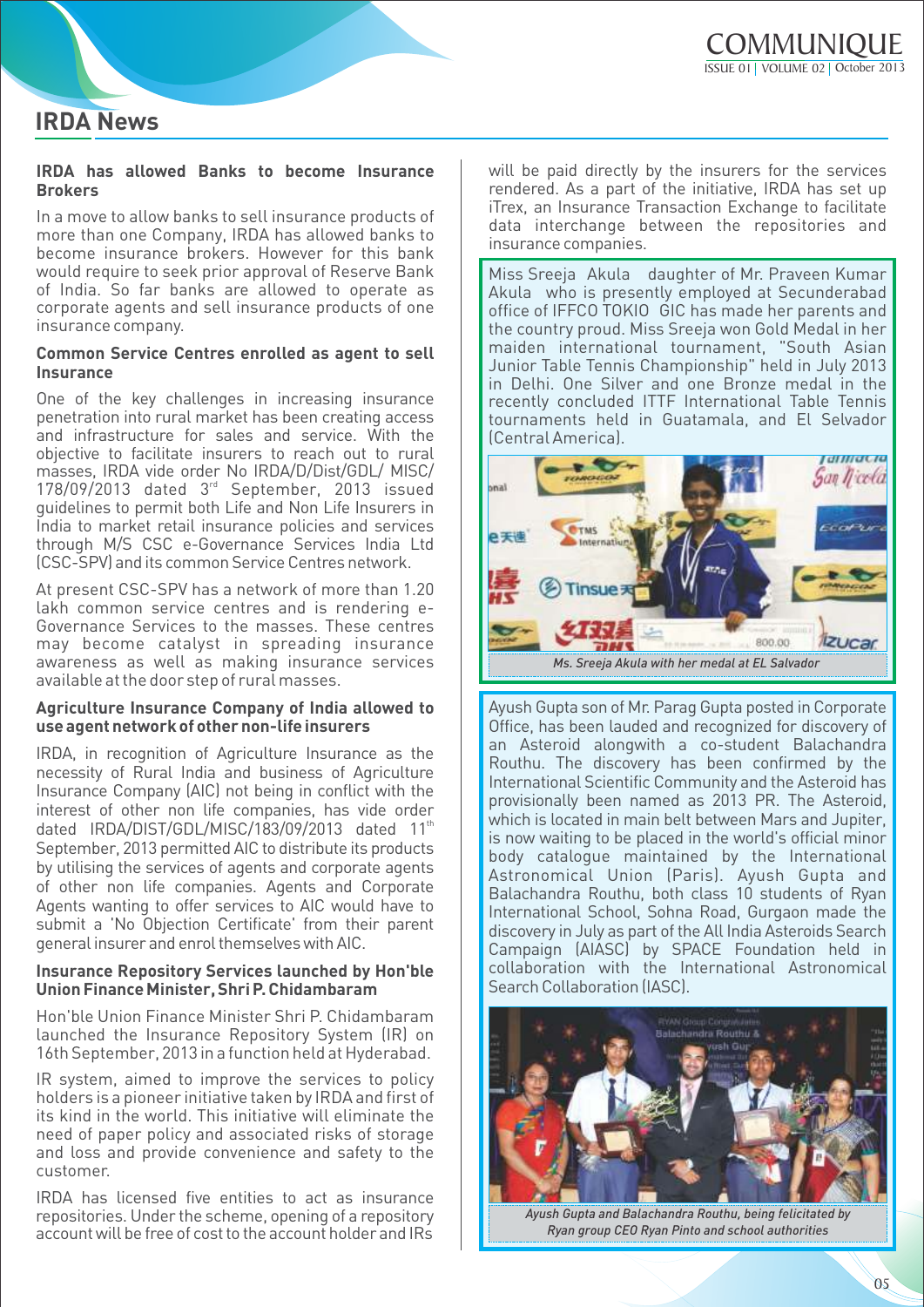### **Insurance Penetration**

### **Increasing Penetration of Insurance-Issues**

#### **By KK Aggarwal**

General insurance for the year 2012-13 is a  $769000$  cr business in terms of annual premium with a growth rate of 19% over the last year. Growth has been driven both by the increase in the value of underlying assets with rising GDP and personal incomes, as well as by change in premium rates. Despite the fact that general insurance business has been growing at a

healthy CAGR of 20 per cent annually between 2009- 10 and 2012-13, its penetration level is just 0.71 per cent of India's GDP against world average of 2.14 per cent.

The penetration of general insurance in India remains low on account of low consumer preference, largely untapped rural markets and constrained distribution channels. The following chart will give indications of density and penetration of general insurance in India.

|      | <b>Life</b>         |                         | Non - Life               |                             | <b>Industry</b>          |                             |
|------|---------------------|-------------------------|--------------------------|-----------------------------|--------------------------|-----------------------------|
|      | Life Density<br>(4) | Life<br>Penetration (%) | Non Life<br>Density (\$) | Non Life<br>Penetration (%) | Industry<br>Density (\$) | Industry<br>Penetration (%) |
| 2001 | 9.1                 | 2.15                    | 2.4                      | 0.56                        | 11.5                     | 2.71                        |
| 2002 | 11.7                | 2.59                    | 3.0                      | 0.67                        | 14.7                     | 3.26                        |
| 2003 | 12.9                | 2.26                    | 3.5                      | 0.62                        | 16.4                     | 2.88                        |
| 2004 | 15.7                | 2.53                    | 4.0                      | 0.64                        | 19.7                     | 3.17                        |
| 2005 | 18.3                | 2.53                    | 4.4                      | 0.61                        | 22.7                     | 3.14                        |
| 2006 | 33.2                | 4.10                    | 5.2                      | 0.60                        | 38.4                     | 4.80                        |
| 2007 | 40.4                | 4.00                    | 6.2                      | 0.60                        | 46.6                     | 4.70                        |
| 2008 | 41.2                | 4.00                    | 6.2                      | 0.60                        | 47.4                     | 4.60                        |
| 2009 | 47.7                | 4.60                    | 6.7                      | 0.60                        | 54.3                     | 5.20                        |
| 2010 | 55.7                | 4.40                    | 8.7                      | 0.71                        | 64.4                     | 5.10                        |

Even though Indian Market in general, both rural and urban is under penetrated, the multi-faceted challenge of rural market where more than 70 percent of our population lives, holds the key for insurance penetration. Providing insurance to the majority of the Indian population which lives in rural areas, scattered over a wide dissection of geographical, socio-cultural and linguistic landscape still continues to be a major challenge for insurance companies. It is also true that most of the insurance companies are focusing only on meeting the regulatory requirement from rural areas. Some of the constraints in increasing the rural customer base being faced by general insurance industry is the lack of reach beyond the cities, development of suitable products commensurate with the needs of the rural market, policy and claims servicing issues, lack of insurance agents fulfilling the regulatory requirements, low average ticket size and

commission rates. The challenge of underpenetration is more daunting because of low literacy levels, poor infrastructure and a nascent and urban centric industry. The importance of having deep penetration of insurance services in rural sector need not be overstated to achieve higher penetration of insurance.

There is a need for enabling environment for the insurance industry to increase their focus on rural India by way of flexibility in various regulatory requirements which so far are similar for rural and urban business. This will also become a reality when all stakeholders join hands.

### **Improving the industry image with the General public:**

The prospect and development of any industry is largely dependent on the image it carries within the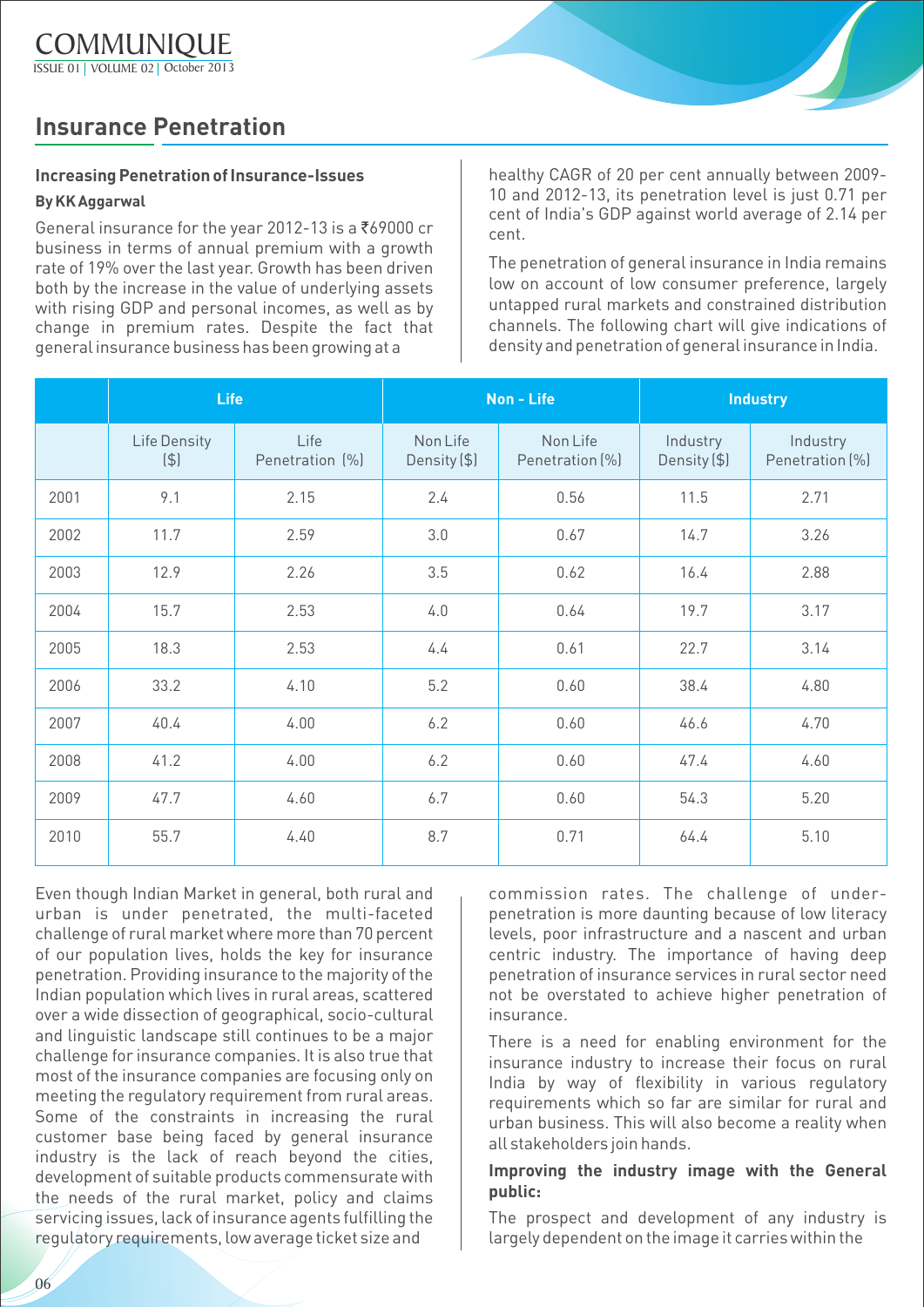society. For long the role of Insurance industry in the Indian economy has been undermined. The positive contribution being made by the industry in terms of protecting wealth of the country, freeing the society from worries of loss events, contribution to exchequer directly or indirectly, employment generation, longterm funding contribution in economic infrastructure, help in stabilising the money market and financial system, requires to be highlighted. It only seems to hog the limelight for all the wrong reasons like misconduct, delayed policy services, denial of claims etc, which seems to catch the fancy of the media with lightning speed. Instances of negative factors in relation to overall business volume are minuscule and do not represent the correct image.

Effective building of the constructive and positive image of the Industry is the role which the Insurer, Regulator and Government have to play jointly. We have already seen demonstration of such cohesive and joint action of reaching to rural masses through RSBY scheme. Some action has already been taken at the initiative of the Regulator and the GI Council but more needs to be done. Overbearing attitude of various stakeholders requires containment without losing sight of corrective measures. Positive role function of the Industry as a whole for increased penetration is de-rigueur.

#### **Increasing Public awareness:**

There is a major challenge for insurance companies to increase the awareness level among urban as well as rural population so that they may view insurance policies as a risk management tool. Increasing urbanisation has given birth to new emerging risks which need to be brought to the notice of people with suitable risk mitigation products. On the other hand rural households have addressed their risk protection in various forms; for example the joint family investing in gold, land and water assets. Most insurance policies that rural customers are familiar with have been sponsored or subsidised by the Government. The legacy of this past is that rural people do not fully see insurance as a risk sharing mechanism through contribution in premium. There is a need for sufficient investment by both industry and the government to bring about a change in the perception of insurance as a risk mitigation instrument and enhance the awareness level on various insurance products and how they work in principle.

#### **Long period insurance coverage:**

General Insurance mostly is a yearly policy except in

few situations. Small ticket size of the premium is a major constraint in promoting insurance coverage to individuals. The administrative costs of documentation makes it expensive for the risk carriers, while the small remuneration makes the agents shy away from persistent sale efforts. Long period insurance for motor and other retail products of smaller ticket size could be a potential solution. But the long term policies also bring with them the actuarial challenges and unpredictable inflationary trends. Further a huge increase in the small ticket premium itself may be a barrier in bringing more people within the fold. A possible via media could be to start with policies of up to three years duration

#### **Development of unconventional Distribution Network:**

India being a vast country and considering the low penetration of insurance , there is a need to look beyond conventional channel of agents / brokers to harness the potential. In rural markets development, acquiring appropriate agents considering mandatory requirements on qualifications is extremely difficult. In a situation where achieving higher penetration is the most important task for the industry, too much focus on channel regulation may impact the channel innovations and growth.

The whole approach requires an out of the box thinking for creation and testing of new channel viz: travel agents, shop owners, medical shops, web aggregators, news paper vendors, petrol pump owners and many more without carrying a fear of failure. While it is necessary to protect the policy holder against mis-selling, rigorous regulations and control of the distribution mechanism may kill the initiative itself. The control regulations of channels may be built later on successful channels if it is found that there is large scale mis-selling detrimental to the policy holder. Even in these cases strict penalties on the insurance companies is likely to be more effective than the "control" of channels.

#### **Conclusion**

The key to improve penetration will require innovative thinking by all the stakeholders. The regulator needs to acknowledge the differential requirements of rural India, its delivery mechanisms which is cost effective and emphasizing the role of insurance to address the traditional mindset by building appropriate public image. The Insurers needs to constantly evolve the value proposition where insurance products become a 'pull' product from 'push' product and government to act as an enabling agent in converting insurance product from esoteric to common product of risk management by the masses.